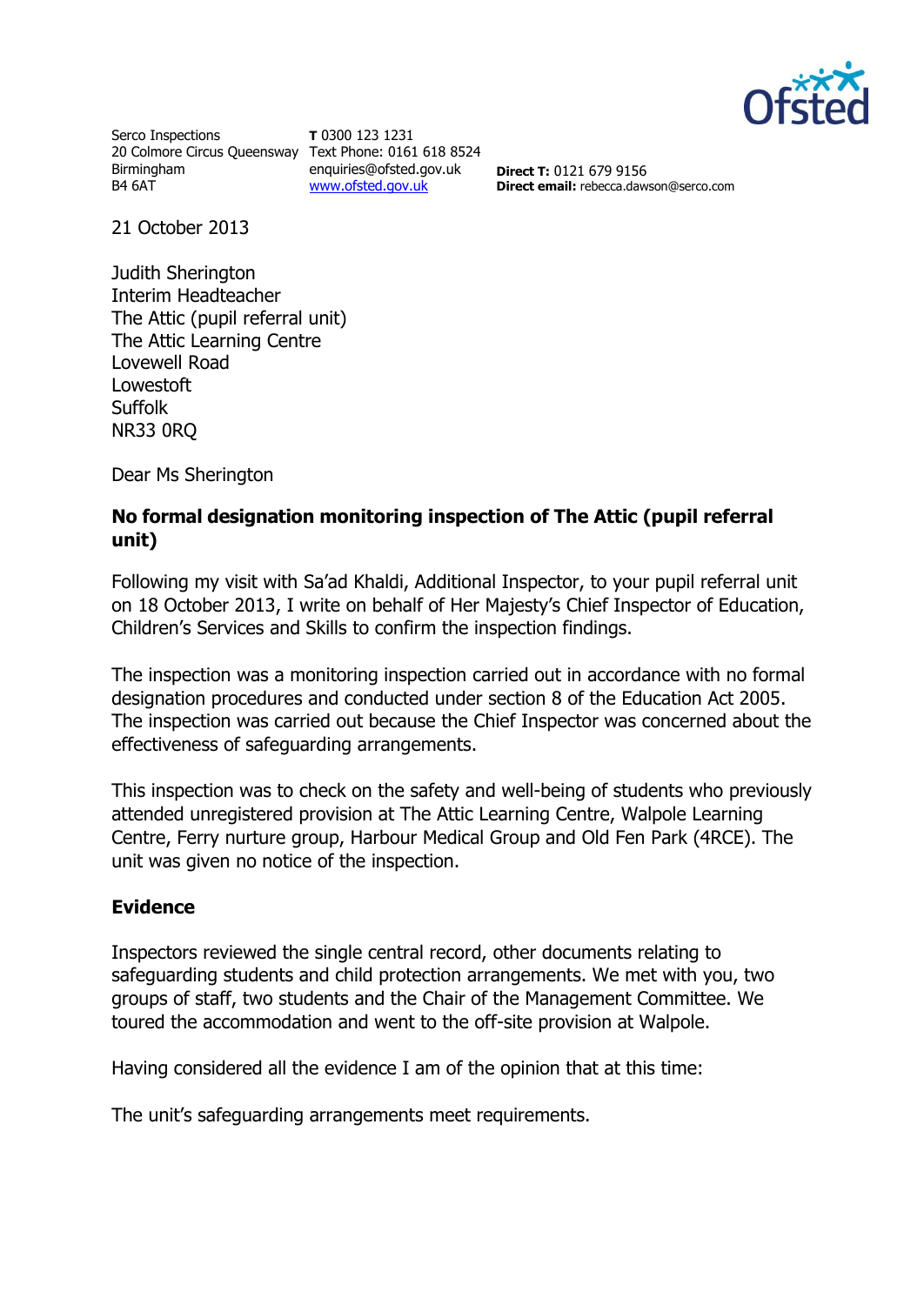# **Context**

The Attic was registered with the Department for Education as a pupil referral unit on 1 September 2013. The unit is registered to admit 32 students between the ages of eight and 16 years. The unit operates from two sites. The main site is at Lowestoft (premises formally known as The Attic Learning Centre) with off-site provision approximately a 40-minute drive away at Walpole (formally known as Walpole Learning Centre). Provisions formally known as Ferry, Old Fen Park (4RCE) and Harbour Medical Group no longer exist.

All students now attend either The Attic or other registered provision locally. Sixteen students attend the main site and four are at Walpole. Most staff who worked at the previous sites transferred to the unit. The staff and most of the students formally at Old Fen Park (4RCE) transferred to The Attic this week.

Most students have behavioural, emotional and social needs, and have often been permanently excluded from local schools. A few students have medical needs and these students usually work at the Walpole site. There are currently no pupils in Key Stage 2 but it is likely that any admitted to this age group will work at Walpole. Six students have a statement of special educational needs. Approximately half of the students are known to be eligible for support through pupil premium funding. Almost all students are of White British heritage.

### **Behaviour and safety of pupils**

Before the unit opened, you worked with staff at each site to make sure that they understood the policies and practices for safeguarding students. Training was provided on child protection and restraint. Staff know who to go to and what to do if they have concerns about students. Two senior staff are designated as child protection officers and have had the appropriate additional training. The single central record shows that the appropriate range of checks were carried out to ensure staff's suitability for working at the unit.

A new reward system was in place for the start of term. Staff and students like the system. There are times during the day when targets and points are discussed so that students have opportunities to stay on track with what is expected of them. During this inspection students participated appropriately in lessons, moved around the building sensibly and benefited from positive relationships with staff. Staff know students well. They meet to discuss issues and what to do about any concerns at the start and end of each day. Records are kept of these meetings so that actions can be tracked. Records of any incidents of inappropriate behaviour are kept in different folders and on different forms according to the type of incident. These are not yet brought together in a way that provides a complete picture of each student's behaviour or helps staff to analyse the effectiveness of policies and provision. The same is true for the recording of students' attendance.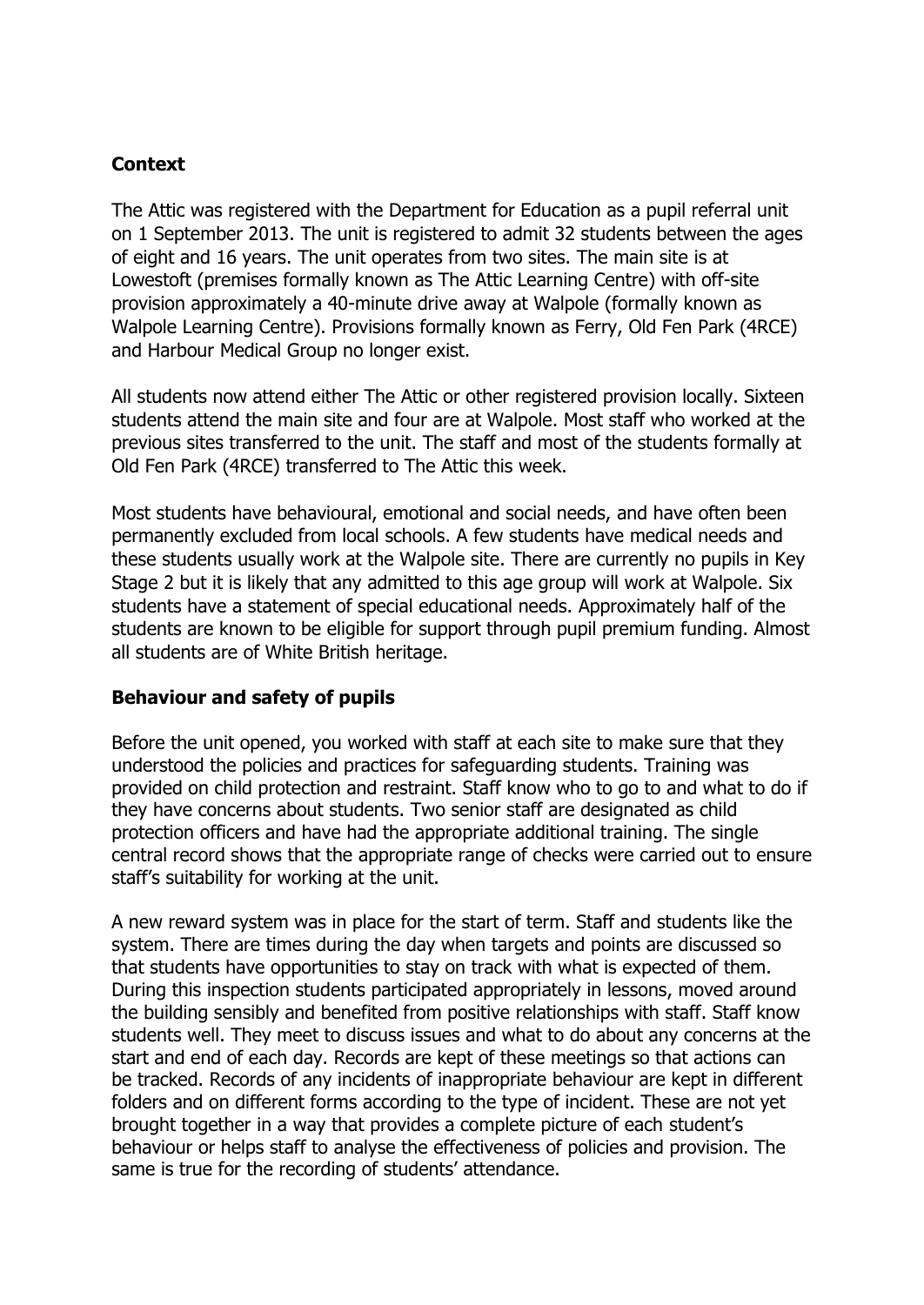In a short time, staff have established appropriate expectations for students to attend, learn and behave well. Interviews with students and their families prior to admission set out the unit's expectations. This includes a non-negotiable commitment to joining a programme to stop smoking.

Students attend each day, unless in a period of induction or in accordance with medical advice. They attend well, although not all are punctual. Some students spend part of the week at local NACRO provision (National Association for the Care and Resettlement of Offenders). The week finishes at lunch time on Fridays, which is not an appropriate arrangement because it is not making the most of the time available to make sure that students are fully safeguarded and have sufficient time for learning.

### **The quality of leadership in and management of the school**

The challenges of establishing new ways of working and bringing together a new staff team are being tackled sensitively yet with high expectations. The most important aspects of the unit's work were made clear to staff and students from the very beginning. All staff who spoke with an inspector said that the structures and systems bring clarity, and that they were well prepared. They know what is expected of them and are keen to play a full part in the unit's development. They particularly value your openness and availability to discuss and clarify issues as they arise. The current review of staffing brings a period of uncertainty for some new staff.

You do not yet have a full picture of the quality of teaching and the curriculum. This is because you are at an early stage of setting up the curriculum, allocating teaching responsibilities and monitoring students' progress. Your expectations of staff are higher than some have been used to previously. You have observed some lessons and firm plans have been made for local authority advisers to support you in evaluating the quality of teaching and students' learning. It is also early for the management committee to set goals for the unit and monitor the effectiveness of the policies. The committee has met twice since the unit opened and its members represent a suitable range of expertise and interests.

You and the Chair of the Management Committee have a clear and shared view of the weaknesses of the unit and what needs to change. Together, you are ambitious for the unit to do well for its students and staff, focusing on students' academic success alongside meeting their behavioural needs and ensuring their well-being. For example, giving priority to developing students' literacy skills is being built into the curriculum. It is not yet clear how the curriculum will be personalised for different groups of students, according to their abilities, needs and ages. Most of the improvement work is being done by you. There is no senior team and no administrative support in the office. This is not sustainable in the long term because there is so much to do and no sharing of the load, although plans have been made to appoint a deputy headteacher. Your appointment as the acting headteacher is a temporary arrangement for the next 12 months, sensibly made so that no time was